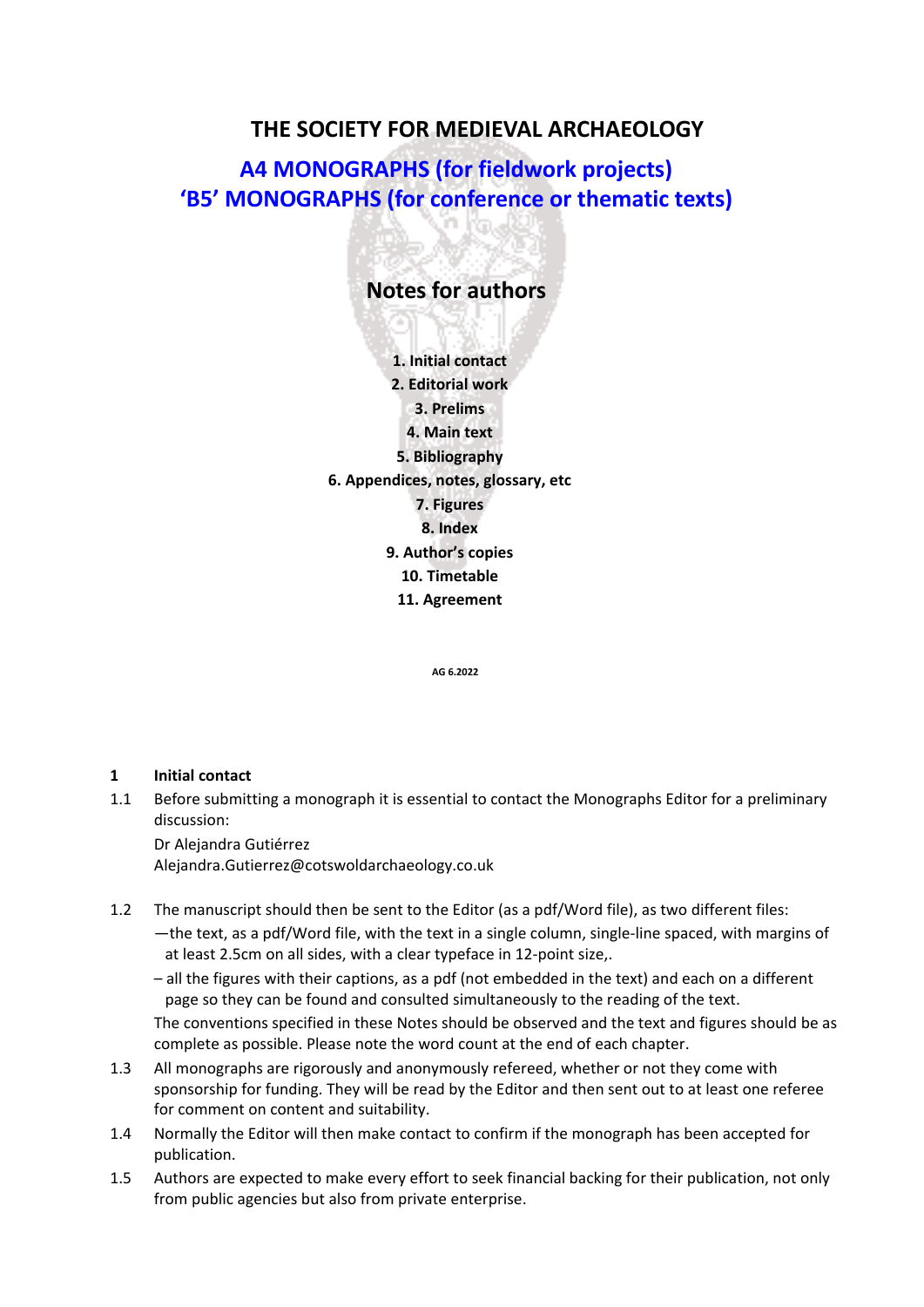1.6 Monographs will be published either in A4 size and double columns or 'B5' (pinched crown size, 174 x 246mm) and single column. SMA monographs are single volumes and may be multi‐ authored.

# **2 Editorial work**

- 2.1 Once the text has been refereed and updated accordingly, the final manuscript should be submitted to the Editor (see 2.4), making sure that it is in the SMA house style. The author will need to make copyright arrangements and acquire photographs and final figures. Please see below for the use of colour images (see **7** below).
- 2.2 A copy-editor will check the text for basic inconsistencies and typos only.
- 2.3 Proofs will be sent to the author for a final check, but any major changes to the text at this stage will have to be paid for by the author.
- 2.4 Material to be sent to the Editor:

 –the complete text, including all chapters, a list of captions, bibliography, appendices, etc. Please submit one file per chapter. The text should be submitted as Word documents (.doc) and should not be formatted in any way other than the headings (see 4.3),

 –all the figures, as high resolution jpg or tiff files, or Word tables (please see **7** below), as they are to appear in the finished volume, numbered accordingly. If they are to be printed in a specific size, please note this in the caption,

 –all the permissions to reproduce third‐party materials. The monograph will not be published if these are not available,

–author ORCID and affiliation,

 –a short paragraph (*c*100 words) about the monograph that can be displayed in the printers website to publicise the book,

–and a short summary paragraph (*c*100 words) of each chapter.

# **3 Prelims**

Prelims include the following (those with \* are optional):

- 3.1 Title Page: final wording of the title and author's name, in the form in which to appear on the book cover.
- 3.2 List of contents. The list must agree with the chapter headings in the book, including the capitalisation of chapter headings etc.
- 3.3 List of figures: a single list including all illustrations, maps and tables. The list is an abbreviated version of the captions (not the full listing)
- 3.4 \*Preface.
- 3.5 \*Foreword. Usually written by someone other than the author.
- 3.6 Summary. A short paragraph will be translated into at least two other languages.
- 3.7 Acknowledgements.

# **4 Main text**

- 4.1 Each chapter should be in a separate Word file, all numbered consecutively.
- 4.2 Paragraphs should not be separated by a blank line and they are indented on the first line.

# 4.3 **Headings**.

 Headings should not be centred and their hierarchy should be simple. They should be formatted as follows (for a hypothetical Chapter 6):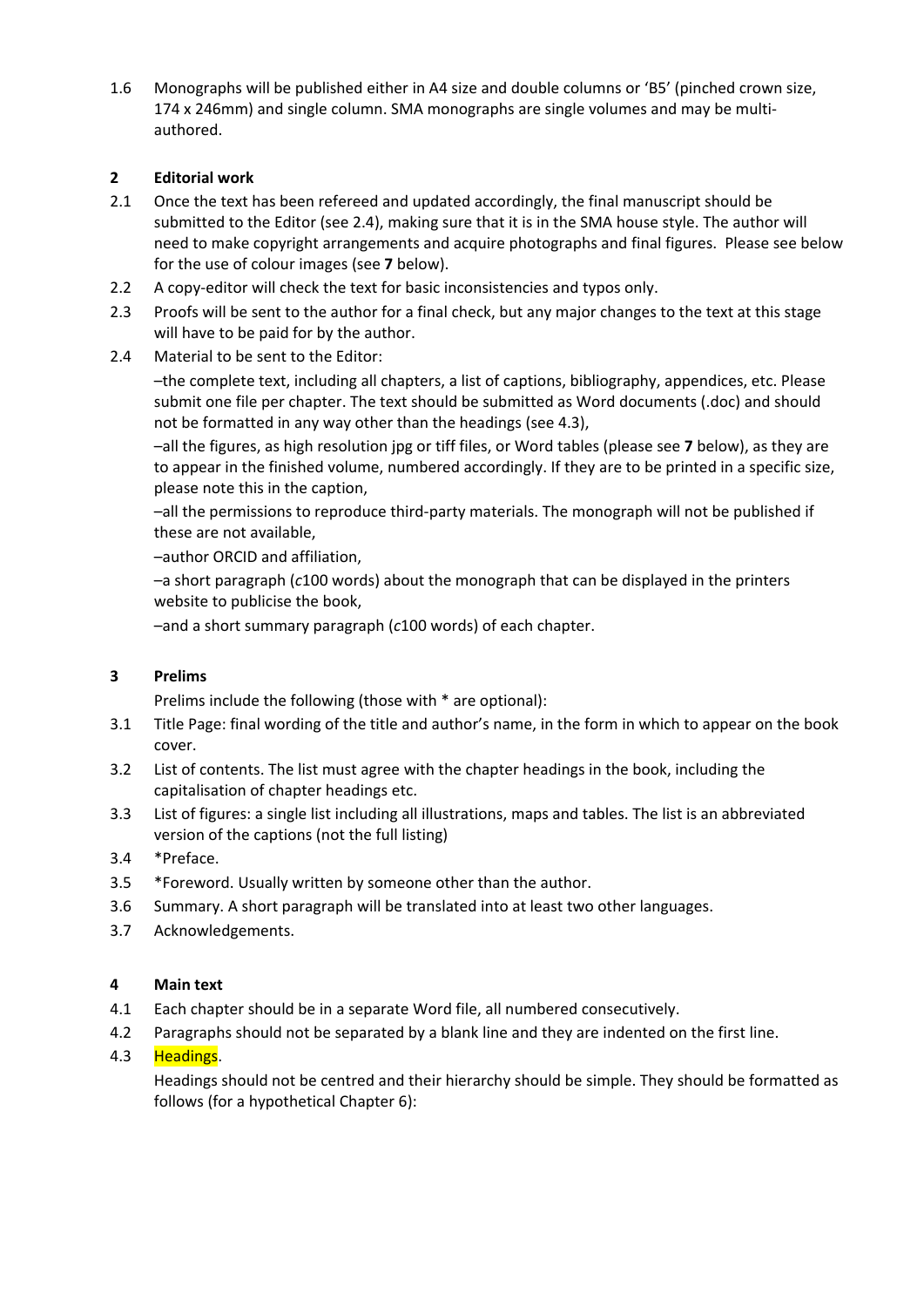

Please leave a blank line before and after a heading.

If necessary the heading levels should be typed in the text by consecutive numbers:

# /1/ **6.1 SKELETAL REMAINS**

- /2/ **Results**
- /3/ *Pathology*
- /4/ *Non‐oral pathology*
- /5/ ARTHROPATHY

# 4.4 Quotations.

 Lengthy quotations should be separated out by being indented from the left margin and printed in italics. The source should be given in brackets on the line below. Do not use quotation marks. If the quotation is short (less than 60 words) it should be within the text, between single quotation marks. Please note that all quotations must be acknowledged fully and should be less than 400 words.

4.5 **Italics** should be used for:

 ‐titles of books and journals, ‐names of ships, ‐genera, species and varieties, ‐foreign words, ‐*et al*, *c* (for *circa*); sic is usually printed in regular text There should be no underlining.

- 4.6 Abbreviations and contractions do not require full stop, except occasionally to avoid ambiguity.
- 4.7 Numbers.

 Normally spell numbers under ten, but use numerals for measurement, ages, percentages (86%). Figures should be used where numbers are in a sequence: 'of the 33 jugs, 2 were decorated'. For dates use '28 May 1992', or 'on the 28th', '1960s'.

Use: 12–15, 315–316, but 1215–16.

Note the use of Arabic numerals for centuries (8th century).

 It is usual practice to write BC after the date (55 BC) and AD before it (AD 1066), except in the case of 'the 8th century AD'.

- 4.8 When citing counties, use boundaries resulting from the post 1974 local government reorganisation for England; the current New Local Authority Areas in Scotland and Wales, and the historic counties for Ireland.
- 4.9 Hyphenation.

Hyphenate compound adjectives ('13th-century tiles'). Compound nouns should be hyphenated to avoid ambiguity (brick‐kiln), but note that some compounds can be written as a single word, for example: posthole, spearhead.

4.10 Measurements.

 Metric measurements should be used. The abbreviations m (metres), cm (centimetres), mm (millimetres), ha (hectares), kg (kilogrammes), g (grammes), etc should be used. There is no space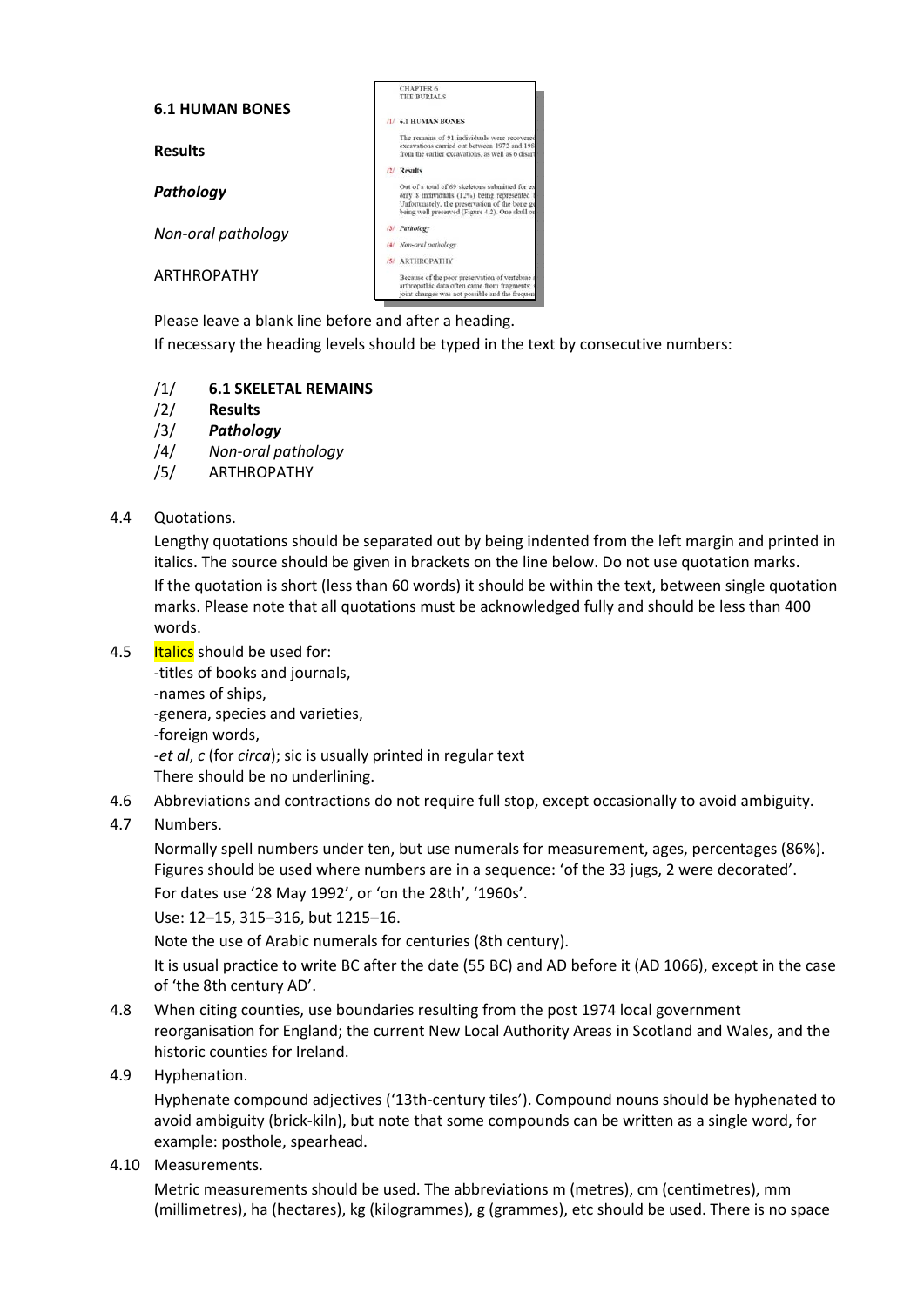between the number and the unit of measurement, and no full stop for the abbreviations: 4m, 30mm, 15cm, etc. The plural of abbreviated units has no 's'.

- 4.11 Compass directions may be abbreviated as N, S, E, W, etc, if they occur very frequently.
- 4.12 *Circa* may be abbreviated in italics: *c*1530.
- 4.13 Figure numbers should use upper case when in brackets (Figure 1.4) and when cited in the text (in Figure 1.3 the road...). In the captions they should be referred to as: 'Figure 1.1 Location map.'
- 4.14 Spelling. Please note the preferred spelling of: artefact, medieval. Words 'data', 'media', and 'criteria' are plural.
- 4.15 Cross‐references to 'see page xxx' should be avoided and use instead the section number ('see Section 2.2').

# **5 References and bibliography**

5.1 Please use the Harvard system:

▪References in the text.

‐authors should avoid the use of 'op cit' and 'ibid'.

‐the references in the text should look like this (please note page numbers written in full):

(Bloggs 1998, 34–38)

(Smith and Brown 1977, 372–379)

(Bloggs 1998, 33; Smith 1999)

 ‐in the case of three or more authors: (Smith *et al* 1998, 37), but all the names should be listed in full in the Bibliography

 ‐works by the same author in the same year should be distinguished by using 1998a, 1998b, etc ‐work by different authors with the same surname should have the initial added: (D Smith 1918; T Smith 1918).

▪Bibliography.

The references should look like this:

Bloggs, M, 1998 *Archaeology*, Tempus, London

 Bloggs, M, 1989 'How not to edit books', in F Job (ed), *Editing*, Routledge, London, 23–78 Allen, M J and Lewison, A, 1987 'Reconstructing an agrarian system in the Alpes-Maritimes, France', *Antiquity* 61, 364–369

- 5.3 Titles of journals should not be abbreviated.
- 5.4 For 'B5' monographs, bibliography will appear at the end of each chapter, rather than consolidated at the end of the book.

## **6 Appendices, notes, glossary, etc**

- 6.1 Appendices can be used for detailed information.
- 6.2 Notes. These should be numbered in the text and in sequence for each chapter, beginning at 1. They should be inserted in Word as footnotes.
- 6.3 Glossary may be included if needed.

## **7 Figures and illustrations (see 10 below)**

7.1 The format of the monographs is

 ‐A4 page size: maximum image area of 16.7 x 24.8cm, inclusive of caption (single column: 8cm width).

‐'B5' page size: maximum image area of 15.1 x 20.0cm, inclusive of caption.

 Make the best use of space, either with full‐page figures, half‐page, or column‐width figures. Figures provided will be fully completed (i.e. already mounted in the case of small finds, etc). If an illustration needs to be reproduced at a specific size, please indicate this in the caption.